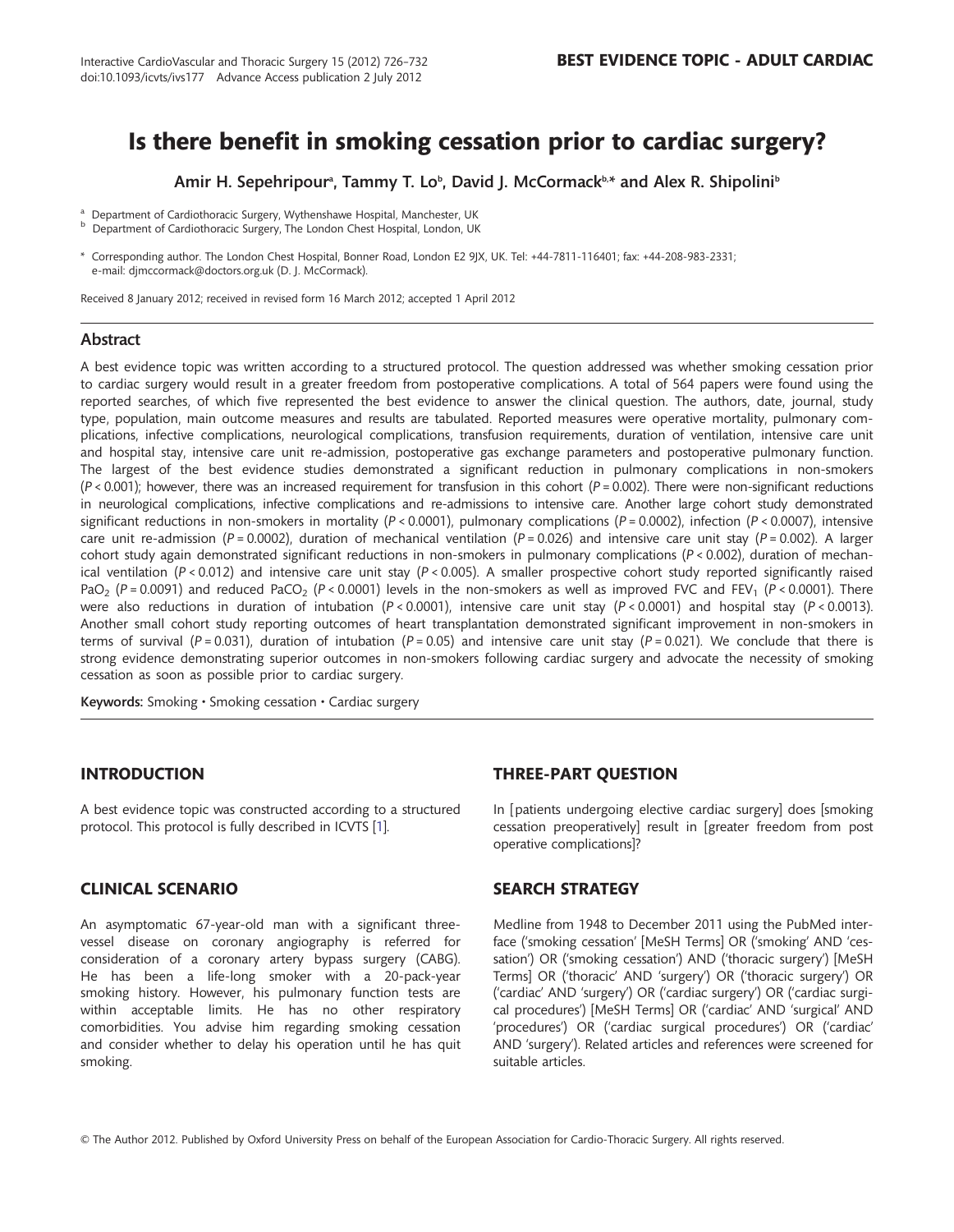| Author, date and<br>country<br>Study type<br>(level of evidence)                                          | Patient group                                                                                                                                                           | Outcomes                                          | Key results                                                                                                                                                              | Comments                                                                                                                                                                                     |
|-----------------------------------------------------------------------------------------------------------|-------------------------------------------------------------------------------------------------------------------------------------------------------------------------|---------------------------------------------------|--------------------------------------------------------------------------------------------------------------------------------------------------------------------------|----------------------------------------------------------------------------------------------------------------------------------------------------------------------------------------------|
| Al-Sarraf et al. (2008)<br>Ann Thorac Surg, UK<br>Retrospective cohort<br>study<br>(level 3 evidence) [2] | 2587 consecutive patients<br>undergoing isolated CABG<br>between 2000 and 2007                                                                                          | Operative mortality                               | Current smokers: 14 (2.9%); OR 0.84<br>$(0.44 - 1.63)$<br>Former smokers: 29 (2.1%); OR 0.60<br>$(0.35 - 1.03)$<br>Non-smokers: 26 (3.5%); OR 1.0 (-)<br>$P = 0.168$     | Smoking is associated with<br>significant pulmonary<br>complications after CABG.<br>In-hospital mortality is not<br>influenced by smoking.<br>Smokers should be<br>encouraged to quit before |
|                                                                                                           | All operations performed<br>through median sternotomy<br>and use of CPB                                                                                                 | Re-exploration                                    | Current smokers: 23 (4.8); OR 1.07<br>$(0.62 - 1.84)$<br>Former smokers: 66 (4.8); OR 1.07<br>$(0.70 - 1.63)$<br>Non-smokers: 34 (4.5%); OR 1.0 (-)<br>$P = 0.950$       | undergoing CABG, and a<br>period of 1 month may be<br>beneficial, given that former<br>smokers in this study seem to<br>have better prognosis than<br>current smokers                        |
|                                                                                                           | Patients stratified into three<br>groups:<br>Current smokers ( $n = 473$ )<br>Former smokers ( $n = 1346$ )<br>(cessation >4 weeks pre-op)<br>Non-smokers ( $n = 748$ ) | IABP and inotropic<br>support required            | Current smokers: 30 (6.3%); OR 1.02<br>$(0.63 - 1.66)$<br>Former smokers: 64 (4.7%); OR 0.78<br>$(0.52 - 1.16)$<br>Non-smokers: 44 (5.9%); OR 1.0 (-)<br>$P = 0.354$     |                                                                                                                                                                                              |
|                                                                                                           |                                                                                                                                                                         | Ventilation >24 h                                 | Current smokers: 22 (4.6%); OR 0.96<br>$(0.56 - 1.65)$<br>Former smokers: 62 (4.5%); OR 0.94<br>$(0.62 - 1.43)$<br>Non-smokers: 36 (4.8%); OR 1.0 (-)<br>$P = 0.962$     |                                                                                                                                                                                              |
|                                                                                                           |                                                                                                                                                                         | Pulmonary<br>complications                        | Current smokers: 143 (30.1%); OR 1.73<br>$(1.33 - 2.26)$<br>Former smokers: 318 (23.3%); OR 1.22<br>$(0.98 - 1.52)$<br>Non-smokers: 149 (19.9%); OR 1.0 (-)<br>P < 0.001 |                                                                                                                                                                                              |
|                                                                                                           |                                                                                                                                                                         | Neurological<br>complications                     | Current smokers: 34 (7.2%); OR 1.40<br>$(0.88 - 2.25)$<br>Former smokers: 83 (6.1%); OR 1.18<br>$(0.80 - 1.74)$<br>Non-smokers: 39 (5.2%); OR 1.0 (-)<br>$P = 0.377$     |                                                                                                                                                                                              |
|                                                                                                           |                                                                                                                                                                         | Infective complications                           | Current smokers: 45 (9.5%); OR 1.27<br>$(0.84 - 1.91)$<br>Former smokers: 122 (8.9%); OR 1.19<br>$(0.86 - 1.65)$<br>Non-smokers: 57 (7.6%); OR 1.0 (-)<br>$P = 0.459$    |                                                                                                                                                                                              |
|                                                                                                           |                                                                                                                                                                         | Renal complications<br>(requirement for dialysis) | Current smokers: 9 (1.9%); OR 0.89<br>$(0.55 - 1.44)$<br>Former smokers: 34 (2.5%); OR 1.13<br>$(0.79 - 1.61)$<br>Non-smokers: 23 (3.1%); OR 1.0 (-)<br>$P = 0.417$      |                                                                                                                                                                                              |
|                                                                                                           |                                                                                                                                                                         | Gastrointestinal<br>complications                 | Current smokers: 18 (3.8%); OR 1.69<br>$(0.86 - 3.32)$<br>Former smokers: 50 (3.7%); OR 1.64<br>$(0.94 - 2.86)$<br>Non-smokers: 17 (2.3%); OR 1.0 (-)<br>$P = 0.181$     |                                                                                                                                                                                              |

# <span id="page-1-0"></span>Table 1: Best evidence papers

Continued

BEST EVIDENCE TOPIC

**BEST EVIDENCE TOPIC**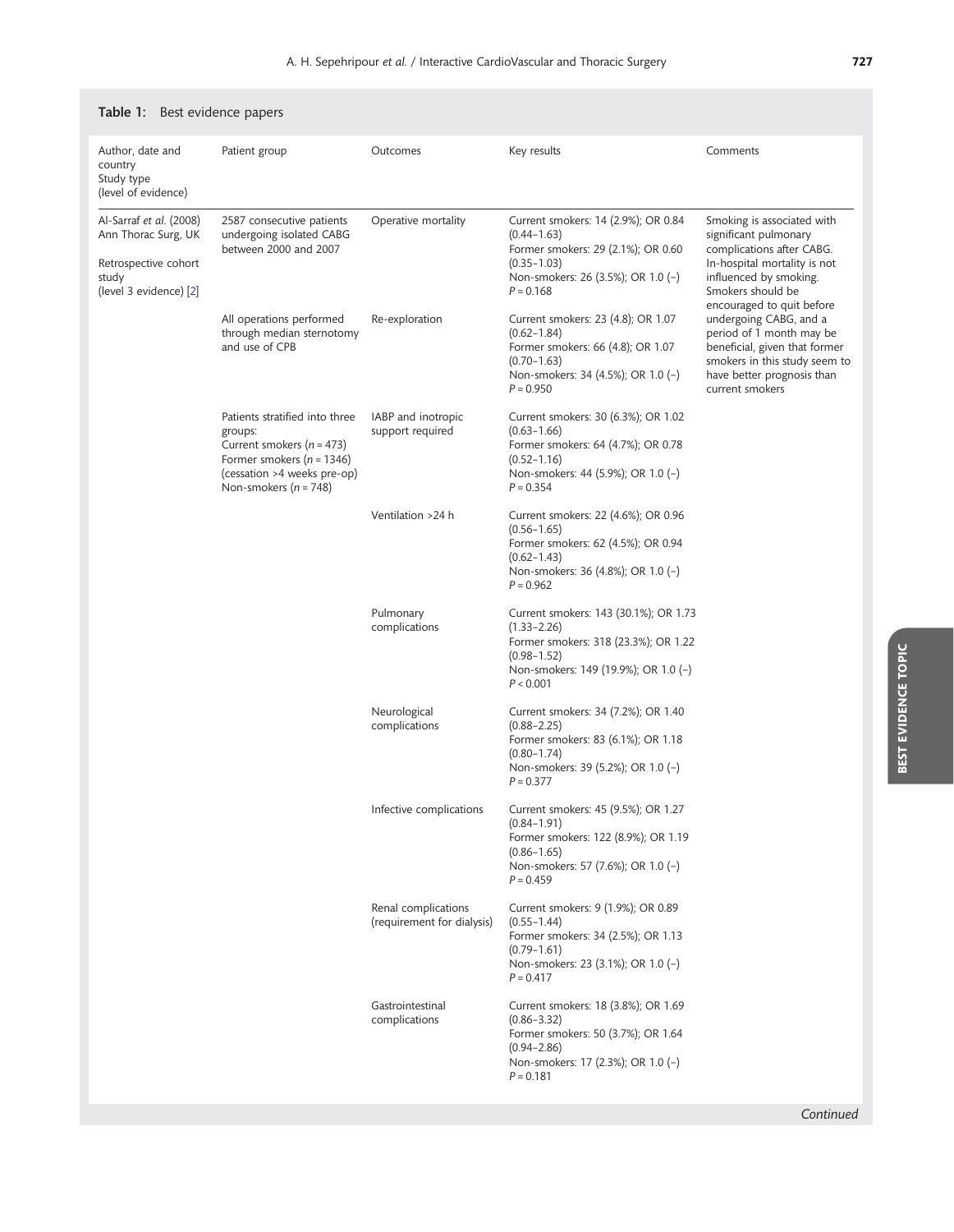| <b>Table 1:</b> (Continued)                                              |                                                                                                                                                                                              |                                            |                                                                                                                                                                            |                                                                                                                            |  |
|--------------------------------------------------------------------------|----------------------------------------------------------------------------------------------------------------------------------------------------------------------------------------------|--------------------------------------------|----------------------------------------------------------------------------------------------------------------------------------------------------------------------------|----------------------------------------------------------------------------------------------------------------------------|--|
| Author, date and<br>country<br>Study type<br>(level of evidence)         | Patient group                                                                                                                                                                                | Outcomes                                   | Key results                                                                                                                                                                | Comments                                                                                                                   |  |
|                                                                          |                                                                                                                                                                                              | Readmission to ICU                         | Current smokers: 19 (4.0%); OR 1.91<br>$(0.97 - 3.75)$<br>Former smokers: 43 (3.2%); OR 1.49<br>$(0.83 - 2.66)$<br>Non-smokers: 16 (2.1%); OR 1.0 (-)<br>$P = 0.163$       |                                                                                                                            |  |
|                                                                          |                                                                                                                                                                                              | Mean ICU stay (days)                       | Current smokers: $1.8 \pm 3.2$<br>Former smokers: $2.0 \pm 4.6$<br>Non-smokers: $2.3 \pm 5.0$<br>$P = 0.144$                                                               |                                                                                                                            |  |
|                                                                          |                                                                                                                                                                                              | Mean postoperative stay<br>(days)          | Current smokers: $8.9 \pm 10.5$<br>Former smokers: $9.2 \pm 11.9$<br>Non-smokers: $9.9 \pm 16.5$<br>$P = 0.078$                                                            |                                                                                                                            |  |
|                                                                          |                                                                                                                                                                                              | Blood transfusion                          | Current smokers: 166 (34.9%); OR 0.68<br>$(0.54 - 0.86)$<br>Former smokers: 511 (37.5%); OR 0.76<br>$(0.63 - 0.91)$<br>Non-smokers: 330 (44.1%); OR 1.0 (-)<br>$P = 0.002$ |                                                                                                                            |  |
| Jones <i>et al.</i> (2011)<br>Interact CardioVasc<br>Thorac Surg, UK [3] | 1108 patients undergoing<br>cardiac surgery between<br>2002 and 2007                                                                                                                         | Overall population:<br>Operative mortality | Current smokers: 24 (4.3%)<br>Never smokers: 13 (2.3%)<br>$P = 0.067$                                                                                                      | The current data strengthen<br>the observation that<br>preoperative smoking is<br>predictive of adverse                    |  |
| Retrospective cohort<br>study<br>(level 3 evidence)                      | CABG: 63.4%<br>Valve: 23.1%<br>CABG + valve: 10.1%<br>Other procedures: 3.4%                                                                                                                 | Pulmonary complication                     | Current smokers: 60 (11.0%)<br>Never smokers: 37 (6.8%)<br>$P = 0.01$                                                                                                      | outcomes of cardiac surgery<br>in the elderly, and pulmonary<br>complications may exert a<br>significant effect on outcome |  |
|                                                                          | Patients stratified into two<br>groups:<br>Current smokers ( $n = 554$ )<br>Never smokers ( $n = 554$ )                                                                                      | ICU re-admission                           | Current smokers: 38 (6.9%)<br>Never smokers: 22 (4.0%)<br>$P = 0.03$                                                                                                       |                                                                                                                            |  |
|                                                                          | The two groups were<br>sub-stratified<br>Current smokers:<br>≤70 years ( <i>n</i> = 473)<br>>70 years ( $n = 81$ )<br>Never smokers:<br>$\leq$ 70 years (n = 360)<br>>70 years ( $n = 194$ ) | Infection                                  | Current smokers: 176 (31.8%)<br>Never smokers: 122 (22.0%)<br>P < 0.001                                                                                                    |                                                                                                                            |  |
|                                                                          |                                                                                                                                                                                              | New renal replacement                      | Current smokers: 31 (5.6%)<br>Never smokers: 23 (4.2%)<br>$P = NS$                                                                                                         |                                                                                                                            |  |
|                                                                          |                                                                                                                                                                                              | Blood transfusion                          | Current smokers: 336 (60.1%)<br>Never smokers: 360 (65.1%)<br>$P = NS$                                                                                                     |                                                                                                                            |  |
|                                                                          |                                                                                                                                                                                              | Re-exploration                             | Current smokers: 30 (5.4%)<br>Never smokers: 35 (6.3%)<br>$P = NS$                                                                                                         |                                                                                                                            |  |
|                                                                          |                                                                                                                                                                                              | Stroke                                     | Current smokers: 13 (2.4%)<br>Never smokers: 6 (1.1%)<br>$P = NS$                                                                                                          |                                                                                                                            |  |
|                                                                          |                                                                                                                                                                                              | Mean ventilation, h<br>(range)             | Current smokers: 8.9 (0-640)<br>Never smokers: 8.2 (0-46)<br>$P = NS$                                                                                                      |                                                                                                                            |  |

# Table 1: (Continued)

Continued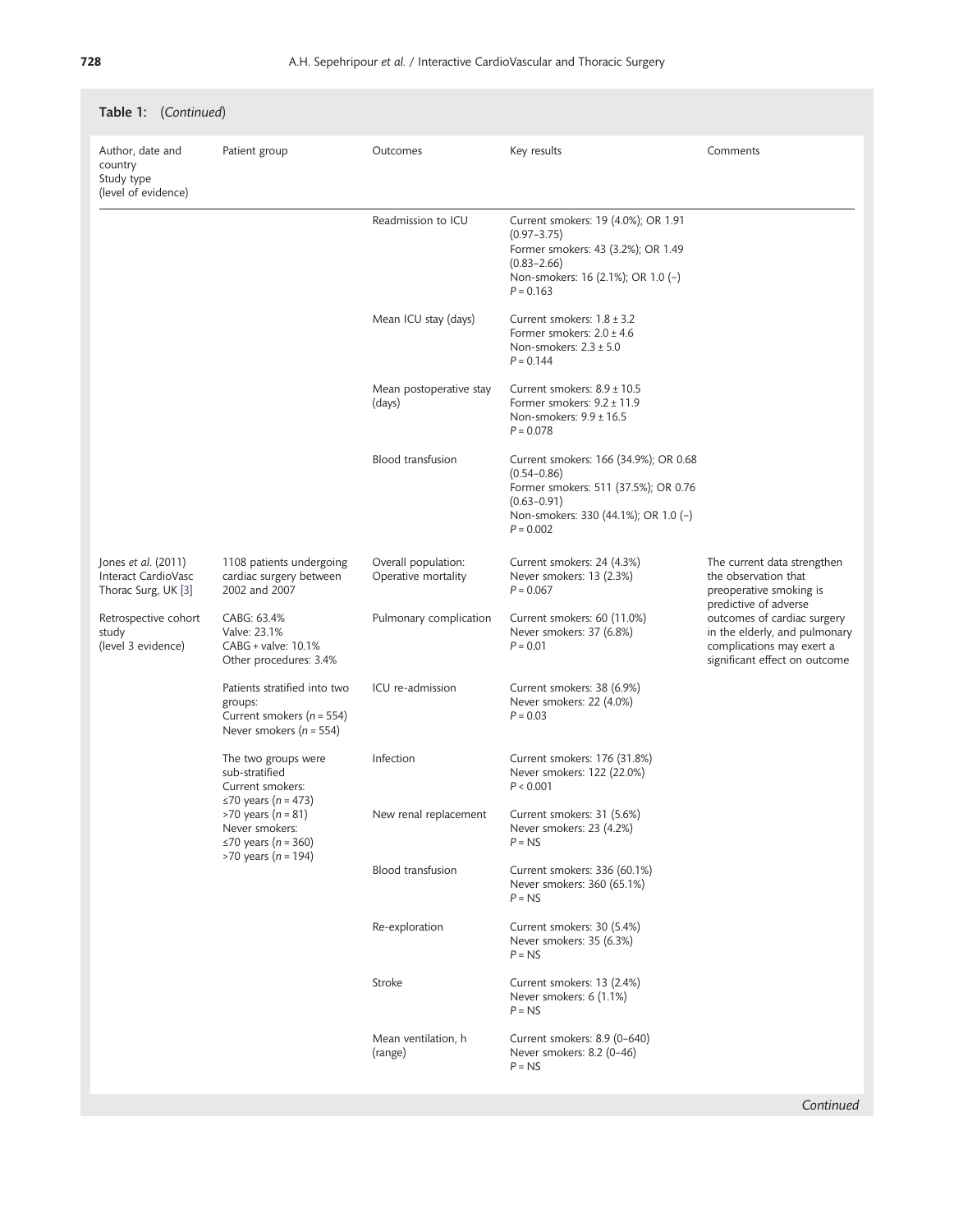| Table 1: (Continued)                                                                                   |                                                                                                                                                                                                                                       |                                           |                                                                           |                                                                                                                                                                                                                                           |  |
|--------------------------------------------------------------------------------------------------------|---------------------------------------------------------------------------------------------------------------------------------------------------------------------------------------------------------------------------------------|-------------------------------------------|---------------------------------------------------------------------------|-------------------------------------------------------------------------------------------------------------------------------------------------------------------------------------------------------------------------------------------|--|
| Author, date and<br>country<br>Study type<br>(level of evidence)                                       | Patient group                                                                                                                                                                                                                         | Outcomes                                  | Key results                                                               | Comments                                                                                                                                                                                                                                  |  |
|                                                                                                        |                                                                                                                                                                                                                                       | Mean ICU stay, days<br>(range)            | Current smokers: 3.6 (0-60)<br>Never smokers: 2.5 (0-75)<br>$P = NS$      |                                                                                                                                                                                                                                           |  |
|                                                                                                        |                                                                                                                                                                                                                                       | >70 years cohort:<br>Operative mortality  | Current smokers: 12 (14.8%)<br>Never smokers: 4 (2.1%)<br>P < 0.0001      |                                                                                                                                                                                                                                           |  |
|                                                                                                        |                                                                                                                                                                                                                                       | Pulmonary complication                    | Current smokers: 20 (24.7%)<br>Never smokers: 16 (8.2%)<br>$P = 0.0002$   |                                                                                                                                                                                                                                           |  |
|                                                                                                        |                                                                                                                                                                                                                                       | ICU re-admission                          | Current smokers: 16 (19.8%)<br>Never smokers: 10 (5.2%)<br>$P = 0.0002$   |                                                                                                                                                                                                                                           |  |
|                                                                                                        |                                                                                                                                                                                                                                       | Infection                                 | Current smokers: 36 (44.4%)<br>Never smokers: 46 (23.8%)<br>P < 0.0007    |                                                                                                                                                                                                                                           |  |
|                                                                                                        |                                                                                                                                                                                                                                       | New renal replacement                     | Current smokers: 14 (17.3%)<br>Never smokers: 6 (3.1%)<br>P < 0.0001      |                                                                                                                                                                                                                                           |  |
|                                                                                                        |                                                                                                                                                                                                                                       | Blood transfusion                         | Current smokers: 57 (70.4%)<br>Never smokers: 139 (71.6%)<br>$P = NS$     |                                                                                                                                                                                                                                           |  |
|                                                                                                        |                                                                                                                                                                                                                                       | Re-exploration                            | Current smokers: 4 (4.9%)<br>Never smokers: 14 (7.2%)<br>$P = NS$         |                                                                                                                                                                                                                                           |  |
|                                                                                                        |                                                                                                                                                                                                                                       | Stroke                                    | Current smokers: 4 (4.9%)<br>Never smokers: 5 (2.6%)<br>$P = NS$          |                                                                                                                                                                                                                                           |  |
|                                                                                                        |                                                                                                                                                                                                                                       | Mean ventilation (h)<br>(range)           | Current smokers: 76.1 (0-22)<br>Never smokers: 37.5 (0-46)<br>$P = 0.026$ |                                                                                                                                                                                                                                           |  |
|                                                                                                        |                                                                                                                                                                                                                                       | Mean ICU stay, days<br>(range)            | Current smokers: 6.2 (1-60)<br>Never smokers: 2.8 (0-66)<br>$P = 0.002$   |                                                                                                                                                                                                                                           |  |
| Ngaage et al. (2002)<br>Cardiovasc Surg, UK [4]<br>Retrospective cohort<br>study<br>(level 3 evidence) | 2163 patients undergoing<br>elective cardiac surgery<br>between 1993 and 1999                                                                                                                                                         | Operative mortality                       | Smokers: 4.2%<br>Ex-smokers: 3.2%<br>Non-smokers: 2.8%                    | Active smokers have a<br>comparatively poor<br>postoperative respiratory<br>outcome after cardiac<br>surgery.<br>The duration of mechanical<br>ventilation has a direct impact<br>on the risk of postoperative<br>pulmonary complications |  |
|                                                                                                        | CABG: 1579 (73%)<br>Valve: 372 (17.2%)<br>CABG + valve: 212 (9.8%)<br>Patients stratified into three<br>groups:<br>Smokers ( $n = 207$ )<br>Ex-smokers ( $n = 1075$ )<br>(cessation >3 months<br>pre-op)<br>Non-smokers ( $n = 881$ ) | Mean ICU stay (h)                         | Smokers: 60<br>Ex-smokers: 34<br>Non-smokers: 31<br>P < 0.005             |                                                                                                                                                                                                                                           |  |
|                                                                                                        |                                                                                                                                                                                                                                       | Postoperative pulmonary<br>complications: | Smokers: 29.5%<br>Ex-smokers: 14.7%<br>Non-smokers: 13.6%<br>P < 0.002    |                                                                                                                                                                                                                                           |  |
|                                                                                                        |                                                                                                                                                                                                                                       | Atelectasis                               | Smokers: 10.6%<br>Ex-smokers: 5.2%<br>Non-smokers: 4.8%                   |                                                                                                                                                                                                                                           |  |
|                                                                                                        |                                                                                                                                                                                                                                       | Chest infection                           | Smokers: 7.2%<br>Ex-smokers: 1.9%<br>Non-smokers: 2.1%                    |                                                                                                                                                                                                                                           |  |

Continued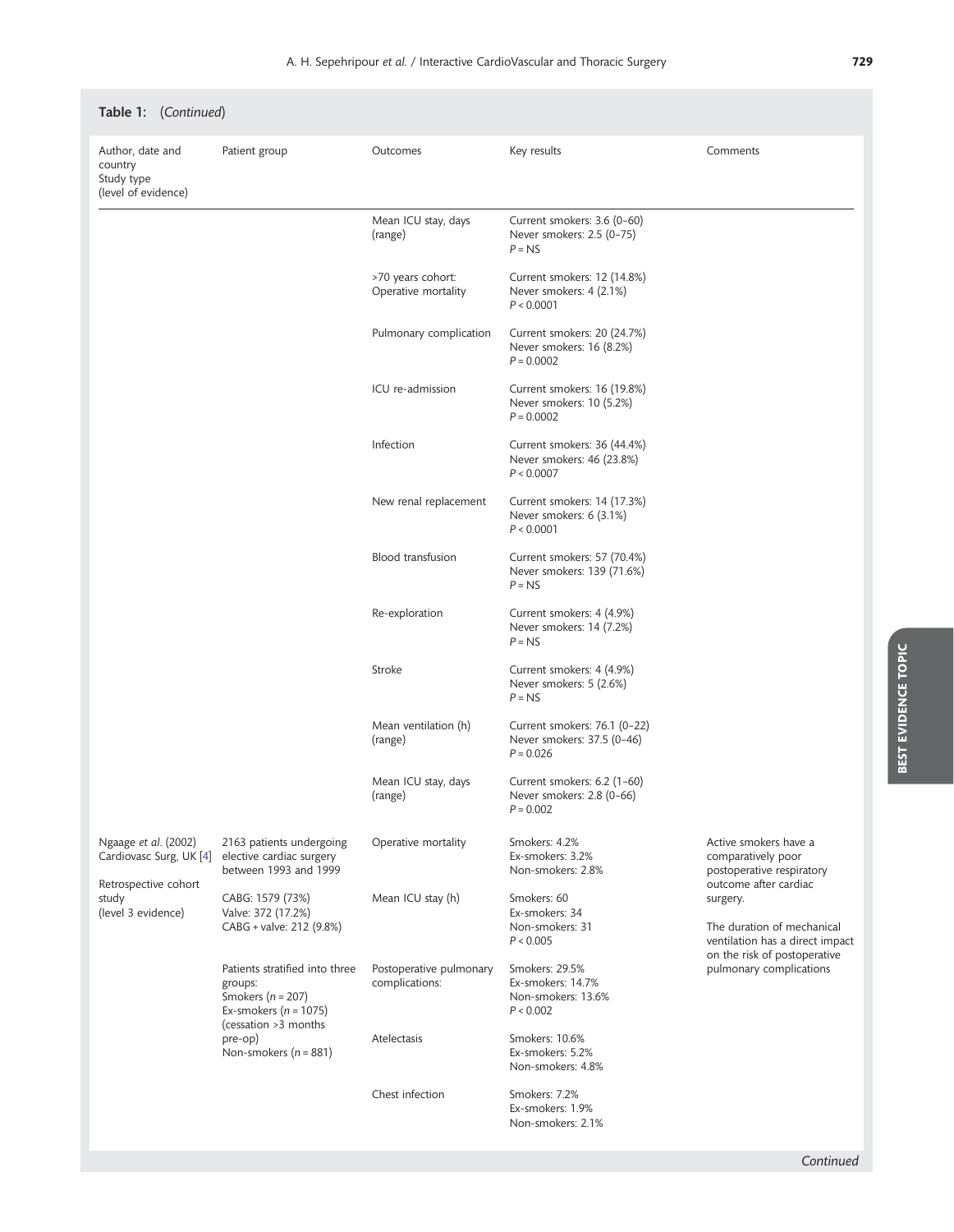| Author, date and<br>country<br>Study type<br>(level of evidence)                                      | Patient group                                                                                                                                                                                       | Outcomes                                                       | Key results                                                          | Comments                                                                                                                                                                                                                                                                                                                                                          |
|-------------------------------------------------------------------------------------------------------|-----------------------------------------------------------------------------------------------------------------------------------------------------------------------------------------------------|----------------------------------------------------------------|----------------------------------------------------------------------|-------------------------------------------------------------------------------------------------------------------------------------------------------------------------------------------------------------------------------------------------------------------------------------------------------------------------------------------------------------------|
|                                                                                                       |                                                                                                                                                                                                     | Pleural effusion                                               | Smokers: 3.9%<br>Ex-smokers: 4%<br>Non-smokers: 3.9%                 |                                                                                                                                                                                                                                                                                                                                                                   |
|                                                                                                       |                                                                                                                                                                                                     | <b>ARDS</b>                                                    | Smokers: 3.4%<br>Ex-smokers: 1.3%<br>Non-smokers: 1.4%               |                                                                                                                                                                                                                                                                                                                                                                   |
|                                                                                                       |                                                                                                                                                                                                     | Mean duration of<br>mechanical ventilation, h                  | Smokers: 16<br>Ex-smokers: 7.9<br>Non-smokers: 8.3<br>P < 0.012      |                                                                                                                                                                                                                                                                                                                                                                   |
|                                                                                                       |                                                                                                                                                                                                     | Sternal wound infection                                        | Smokers: 15%<br>Ex-smokers: 11%<br>Non-smokers: 15%                  |                                                                                                                                                                                                                                                                                                                                                                   |
|                                                                                                       |                                                                                                                                                                                                     | Mediastinitis                                                  | Smokers: 2.4%<br>Ex-smokers: 1.4%<br>Non-smokers: 1%                 |                                                                                                                                                                                                                                                                                                                                                                   |
| Arabaci et al. (2003)<br>Jpn Heart J, Turkey [5]<br>Prospective cohort<br>study<br>(level 3 evidence) | 213 consecutive patients<br>undergoing elective isolated<br>CABG                                                                                                                                    | Postoperative arterial<br>blood gas analysis:<br>$PaO2$ (mmHg) | Smokers: 66.1 ± 8.0<br>Non-smokers: 69.1 ± 8.9<br>$P = 0.0091$       | Preoperative evaluation of the<br>pulmonary status of patients<br>with a history of smoking<br>who are scheduled for<br>elective revascularization<br>surgery is important, and that<br>smoking cessation should be<br>strongly encouraged<br>performed preoperatively as<br>early as possible in order to<br>minimize postoperative<br>respiratory complications |
|                                                                                                       | All operations performed<br>through median sternotomy<br>and use of CPB<br>Patients stratified into two<br>groups:<br>Smokers $(n = 117)$<br>Non-smokers $(n = 96)$<br>(cessation >20 years pre-op) | $PACO2$ (mmHg)                                                 | Smokers: $38.6 \pm 3.6$<br>Non-smokers: $32.0 \pm 4.7$<br>P < 0.0001 |                                                                                                                                                                                                                                                                                                                                                                   |
|                                                                                                       |                                                                                                                                                                                                     | pH                                                             | Smokers: $7.4 \pm 0.1$<br>Non-smokers: $7.4 \pm 0.1$<br>$P = NS$     |                                                                                                                                                                                                                                                                                                                                                                   |
|                                                                                                       |                                                                                                                                                                                                     | Postoperative pulmonary<br>function tests:<br>VC(1)            | Smokers: $2.3 \pm 0.4$<br>Non-smokers: $2.7 \pm 0.4$<br>P < 0.0001   |                                                                                                                                                                                                                                                                                                                                                                   |
|                                                                                                       |                                                                                                                                                                                                     | $FVC$ (L)                                                      | Smokers: $2.4 \pm 0.5$<br>Non-smokers: $2.8 \pm 0.4$<br>P < 0.0001   |                                                                                                                                                                                                                                                                                                                                                                   |
|                                                                                                       |                                                                                                                                                                                                     | $FEV_1(L)$                                                     | Smokers: $1.7 \pm 0.4$<br>Non-smokers: $2.1 \pm 0.2$<br>P < 0.0001   |                                                                                                                                                                                                                                                                                                                                                                   |
|                                                                                                       |                                                                                                                                                                                                     | FEV <sub>1</sub> /FVC                                          | Smokers: 72.2 ± 11.5<br>Non-smokers: $76.0 \pm 9.8$<br>$P = 0.0110$  |                                                                                                                                                                                                                                                                                                                                                                   |
|                                                                                                       |                                                                                                                                                                                                     | Intubation period (h)                                          | Smokers: 19.9 ± 11.5<br>Non-smokers: $14.1 \pm 4.3$<br>P < 0.0001    |                                                                                                                                                                                                                                                                                                                                                                   |
|                                                                                                       |                                                                                                                                                                                                     | ICU stay (days)                                                | Smokers: 3.2 ± 1.3<br>Non-smokers: $2.4 \pm 0.6$<br>P < 0.0001       |                                                                                                                                                                                                                                                                                                                                                                   |
|                                                                                                       |                                                                                                                                                                                                     | Hospitalization period<br>(days)                               | Smokers: $14.1 \pm 4.4$<br>Non-smokers: 12.5 ± 2.4<br>P < 0.0013     |                                                                                                                                                                                                                                                                                                                                                                   |
|                                                                                                       |                                                                                                                                                                                                     | Pulmonary complications:<br>Atelectasis                        | Smokers: 5 (4.3%)<br>Non-smokers: 2 (2.1%)                           |                                                                                                                                                                                                                                                                                                                                                                   |
|                                                                                                       |                                                                                                                                                                                                     | Pleural effusion                                               |                                                                      |                                                                                                                                                                                                                                                                                                                                                                   |

# Table 1: (Continued)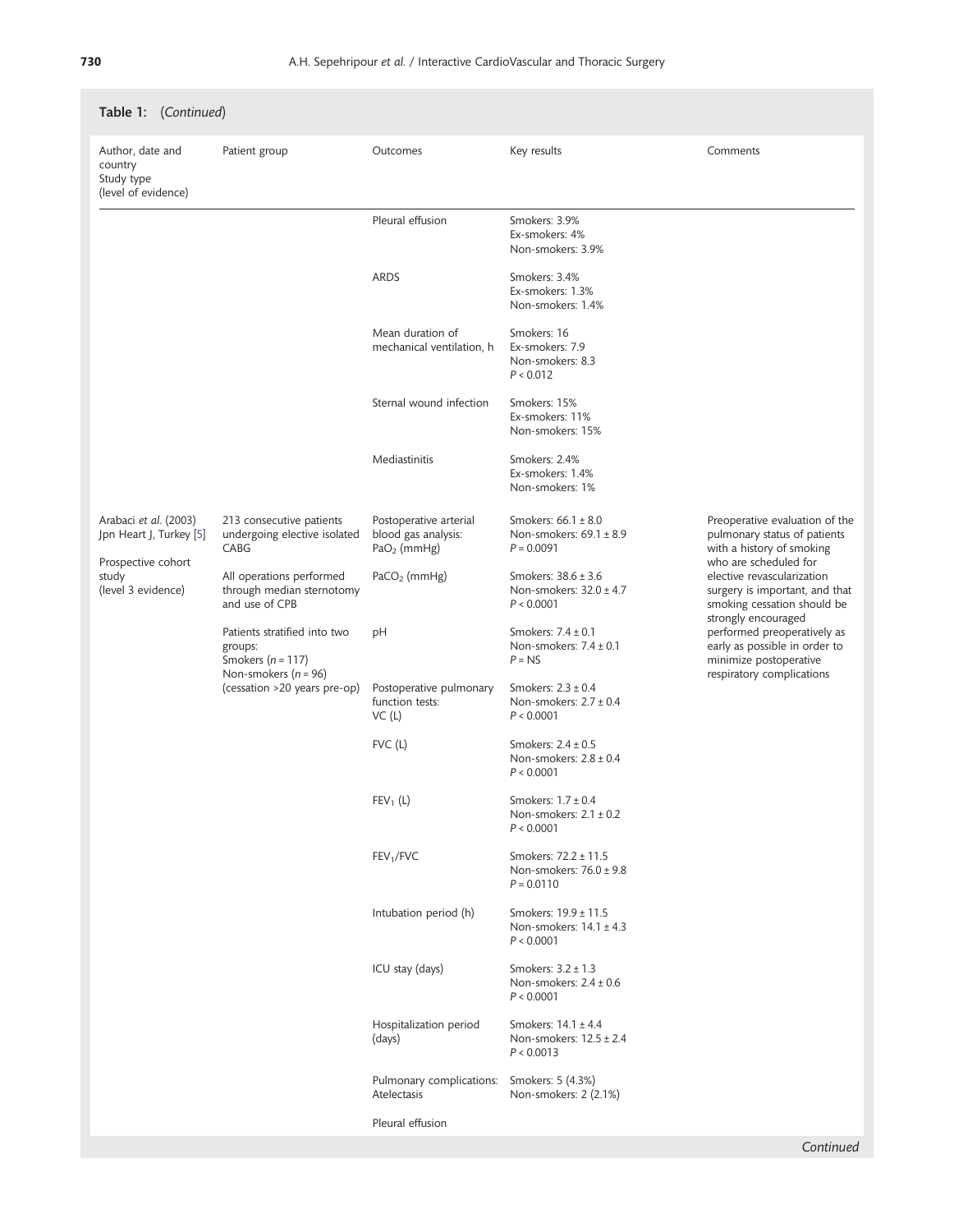| <b>Table 1:</b> (Continued)                                                           |                                                                           |                         |                                                                                          |                                                                                                                                             |  |
|---------------------------------------------------------------------------------------|---------------------------------------------------------------------------|-------------------------|------------------------------------------------------------------------------------------|---------------------------------------------------------------------------------------------------------------------------------------------|--|
| Author, date and<br>country<br>Study type<br>(level of evidence)                      | Patient group                                                             | Outcomes                | Key results                                                                              | Comments                                                                                                                                    |  |
|                                                                                       |                                                                           |                         | Smokers: 11 (9.4%)<br>Non-smokers: 4 (4.2%)                                              |                                                                                                                                             |  |
|                                                                                       |                                                                           | Chest infection         | Smokers: 8 (6.8%)<br>Non-smokers: 4 (4.2%)                                               |                                                                                                                                             |  |
|                                                                                       |                                                                           | Total                   | Smokers: 24 (20.5%)<br>Non-smokers: 10 (10.4%)                                           |                                                                                                                                             |  |
| Sanchez-Lazaro et al.<br>(2007) Transplant Proc,<br>Spain [6]<br>Retrospective cohort | 288 patients undergoing<br>heart transplantation<br>between 1987 and 2006 | Survival rate           | Smokers: 81.63%<br>Ex-smokers: 92.11%<br>Non-smokers: 89.57%<br>$P = 0.031$              | Patients who smoke or have<br>smoked until shortly before<br>heart transplantation show a<br>poorer prognosis and a<br>higher rate of early |  |
| study<br>(level 3 evidence)                                                           | Patients stratified into three<br>groups:<br>Smokers ( $n = 49$ )         | Mean intubation time, h | Smokers: 14.2 ± 7.3<br>Ex-smokers: $33.4 \pm 44.6$<br>Non-smokers: 17.9 ± 19.2           | pulmonary complications<br>after heart transplantation                                                                                      |  |
|                                                                                       | Ex-smokers ( $n = 76$ )<br>(cessation < 1 year pre-op)                    |                         | $P = 0.05$                                                                               | The deleterious effects of<br>smoking are progressively                                                                                     |  |
|                                                                                       | Non-smokers ( $n = 163$ )<br>(cessation >1 year pre-op)                   | Mean ICU stay, days     | Smokers: 4.4 ± 1.88<br>Ex-smokers: 7.9 ± 10.5<br>Non-smokers: 4.84 ± 3.49<br>$P = 0.021$ | reduced as the interval<br>between smoking cessation<br>and transplantation increases                                                       |  |

## SEARCH OUTCOME

Five hundred and sixty-four articles were found using the reported search strategy. From these, five articles were identified that provided the best evidence to answer the question. These are presented in Table [1.](#page-1-0)

### RESULTS

Al-Sarraf et al. [\[2\]](#page-6-0) conducted a retrospective cohort study of 2587 consecutive patients undergoing isolated CABG. The patients were stratified into three groups of current smokers  $(n = 473)$ ; former smokers, having stopped >4 weeks pre operatively ( $n = 1346$ ); and non-smokers ( $n = 748$ ). Significant reductions in pulmonary complications were observed between the groups, with incidences of 30.1, 23.3 and 19.9% in the current smokers, former smokers and non-smokers, respectively (P < 0.001). An inverse relationship in blood transfusion requirements was observed, with incidences of 34.9, 37.5 and 44.1% in the current smokers, former smokers and non-smokers, respectively  $(P = 0.002)$ . Statistically non-significant reductions were observed in neurological complications (7.2, 6.1 and 5.2%, respectively,  $P = 0.377$ ), infective complications (9.5, 8.9 and 7.6%, respectively,  $P = 0.459$ ) and re-admissions to the intensive care unit (4.0, 3.2 and 2.1%, respectively,  $P = 0.163$ ).

Jones et al. [[3](#page-6-0)] conducted a retrospective cohort study of 1108 patients undergoing cardiac surgery, stratified into two groups, current smokers ( $n = 554$ ) and never smokers ( $n = 554$ ). A further subgroup analysis was carried out on patients above and below 70 years of age. There was a non-significant reduction in operative mortality in the never smokers (2.3 vs  $4.3\%$ ,  $P = 0.067$ ). There were

significant reductions in the never smokers in terms of pulmonary complications (6.8 vs 11%,  $P = 0.01$ ), intensive care unit readmission (4.0 vs 6.9%,  $P = 0.03$ ) and infection (22.0 vs 31.8%,  $P <$ 0.001). In the subgroup analysis of the >70-year old patients, there were significant reductions in the never smokers in terms of operative mortality (2.1 vs 14.8%, P < 0.0001), pulmonary complications (8.2 vs  $24.7\%$ ,  $P = 0.0002$ ), intensive care unit re-admission  $(5.2 \text{ vs } 19.8\% \text{ P} = 0.0002)$ , infection  $(23.8 \text{ vs } 44.4\% \text{ P} < 0.0007)$ . new renal replacement (3.1 vs 17.3%, P < 0.0001), mean mechanical ventilation hours (37.5 vs 76.1,  $P = 0.026$ ) and mean intensive care unit days (2.8 vs 6.2,  $P = 0.002$ ).

Ngaage et al. [[4\]](#page-6-0) conducted a retrospective cohort study of 2163 patients undergoing elective cardiac surgery, stratified into three groups: smokers  $(n = 207)$ , ex-smokers  $(n = 1075)$  and non-smokers ( $n = 881$ ). Significant reductions in favour of the non-smoking groups were observed in terms of mean intensive care unit hours (60, 34 and 31 in the smokers, ex-smokers and non-smokers, respectively, P < 0.005), pulmonary complications (29.5, 14.7 and 13.6%, respectively,  $P < 0.002$ ) and mean mechanical ventilation hours (16, 7.9 and 8.3, respectively, P < 0.012).

Arabaci et al. [[5](#page-6-0)] conducted a prospective cohort study of 213 consecutive patients undergoing elective isolated CABG. Patients were stratified into two groups: smokers  $(n = 117)$  and nonsmokers, having stopped  $>20$  years preoperatively ( $n = 96$ ). Postoperative arterial blood gas analysis demonstrated significantly superior results for the non-smokers in PaO<sub>2</sub> (mmHg) (69.1 vs 66.1,  $P = 0.0091$ ) and  $PACO<sub>2</sub>$  (mmHg) (32.0 vs 38.6, P < 0.0001). Postoperative pulmonary function tests demonstrated significant increases in the non-smokers in vital capacity (VC, L) (2.7 vs 2.3, P < 0.0001), forced vital capacity (FVC, L) (2.8 vs 2.4,  $P < 0.0001$ ), forced expiratory volume (FEV<sub>1</sub>, L) (2.1 vs 1.7,  $P < 0.0001$ ) and FEV<sub>1</sub>/FVC ratio (76.0 vs 72.2,  $P = 0.0110$ ). There